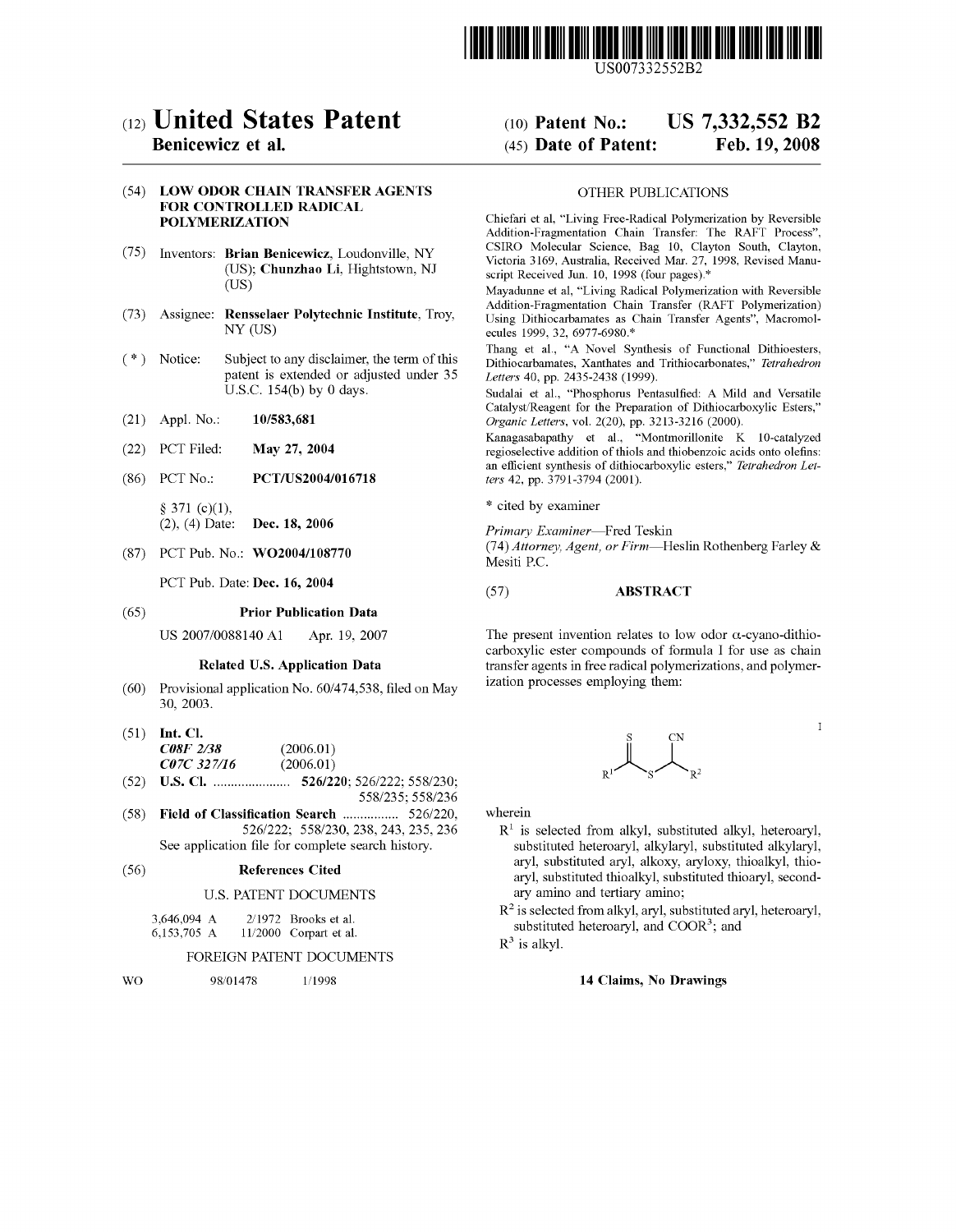$\overline{\mathcal{L}}$ 

 $15$ 

#### LOW ODOR CHAIN TRANSFER AGENTS FOR CONTROLLED RADICAL POLYMERIZATION

#### CROSS REFERENCE TO RELATED APPLICATIONS

This application is a 35 U.S.C. § 371 U.S. national stage filing from PCT Application Ser. No. PCT/US04/016718 having international filing date of May 27, 2004, published 10 in English under WO 2004/108770 A1 on Dec. 16, 2004, which claims priority from U.S. Provisional Application Ser. No. 60/474,538, filed May 30, 2003.

#### FIELD OF THE INVENTION

The invention relates to  $\alpha$ -cyano-dithiocarboxylic ester compounds for use as chain transfer agents in free radical polymerizations.

#### BACKGROUND OF THE INVENTION

A living polymerization process is one that can produce polymers of predetermined molecular weight and a narrow molecular weight distribution containing one or more mono-25 mer sequences, the length and composition of Which are controlled by stoichiometry of the polymerization reaction and degree of conversion. Accordingly, homopolymers, ran dom co-polymers and block co-polymers, as Well as poly mers of more complex architectures, including branched 30 homopolymers and co-polymers of low polydispersity may be produced With a high degree of control. Characteristics of a living polymerization process include:

- "1. Polymerization proceeds until all of the monomer has been consumed. Further addition of monomer results in 35 continued polymerization.
- 2. The number average molecular Weight (or the number average degree of polymerization) is a linear function of conversion.
- 3. The number of polymer molecules (and active centers) 40 is a constant Which is sensibly independent of conver sion.
- 4. The molecular Weight can be controlled by the stoichi ometry of the reaction.
- 5. Narrow molecular weight distribution polymers are <sup>45</sup> produced.
- 6. Block copolymers can be prepared by sequential mono mer addition.
- 7. Chain end-functionalized polymers can be prepared in 50 quantitative yield."

#### (Quirk and Lee (Polymer International 27, 359 (1992))

Commercial processes for the production of living poly mers typically employ anionic initiators. In contrast, free radical polymerization processes possessing living charac- 55 teristics have only recently been developed. (See, for example, published International Application WO 98/01478.). Such free radical processes use addition-fragmentation chain transfer agents to facilitate reversible chain transfer so that the polymerization has living characteristics. 60 This type of polymerization has been termed reversible addition-fragmentation-termination (RAFT) polymeriza tion.

WO 98/01468 discloses a class of dithiocarboxylic esters for use as chain transfer agents in free radical living poly merization processes. These chain transfer agents have the structure of formula C or D: 65





c

D

Wherein

20 optionally substituted aryloxycarbonyl (—COOR"), car-Z is selected from the group consisting of hydrogen, chlorine, optionally substituted alkyl, optionally substituted aryl, optionally substituted heterocyclyl, optionally substi tuted alkylthio, optionally substituted alkoxycarbonyl, boxy (-COOH), optionally substituted acyloxy (-O,CR"), optionally substituted carbamoyl (-CONR"2), cyano ( $-CN$ ), dialkyl- or diaryl-phosphonato ( $-P(=O)$ OR"<sub>2</sub>), dialkyl- or diaryl-phosphinato ( $-P(=O)R"_{2}$ ), and a polymer chain formed by any mechanism;

<sup>Z</sup>' is a m-valent moiety derived from a member of the group consisting of optionally substituted alkyl, optionally substituted aryl and a polymer chain;

Where the connecting moieties are selected from the group that consists of aliphatic carbon, aromatic carbon, and sulfur;

R is selected from the group consisting of optionally substituted alkyl, an optionally substituted saturated, unsat urated or aromatic carbocyclic or heterocyclic ring; option ally substituted alkylthio; optionally substituted alkoxy; optionally substituted dialkylamino; an organometallic spe cies; and a polymer chain prepared by any polymerization mechanism; in compounds C and D, R. is a free-radical leaving group that initiates free radical polymerization;

R" is selected from the group consisting of optionally substituted  $C_1-C_{18}$  alkyl,  $C_2-C_{18}$  alkenyl, aryl, heterocyclyl, aralkyl, alkaryl Wherein the substituents are independently selected from the group that consists of epoxy, hydroxy, alkoxy, acyl, acyloxy, carboxy (and salts), sulfonic acid (and salts), alkoxy- or aryloxycarbonyl, isocyanato, cyano, silyl, halo, and dialkylamino;

p is l or an integer greater than 1; When p is greater than or equal to 2, then  $R=R'$ ; and m is an integer greater than or equal to 2.

Although these compounds function effectively as chain transfer agents, they share one major disadvantage With the entire class of sulfur-based compounds, a characteristic disagreeable odor. While this is an inconvenience during synthesis and/or production of the polymer in the laboratory, toxicity of the compounds and/or difficulty in handling large quantities of compounds having such a powerful and offensive odor may preclude use in industrial scale processes. In addition, residual odor in the product may be sufficiently objectionable to bar use in its intended application, or at least limit the amount that can be tolerated in a polymer for commercial use. It can be seen, then, that there is a con tinuing need for chain transfer agents lacking the character istically offensive sulfur odor.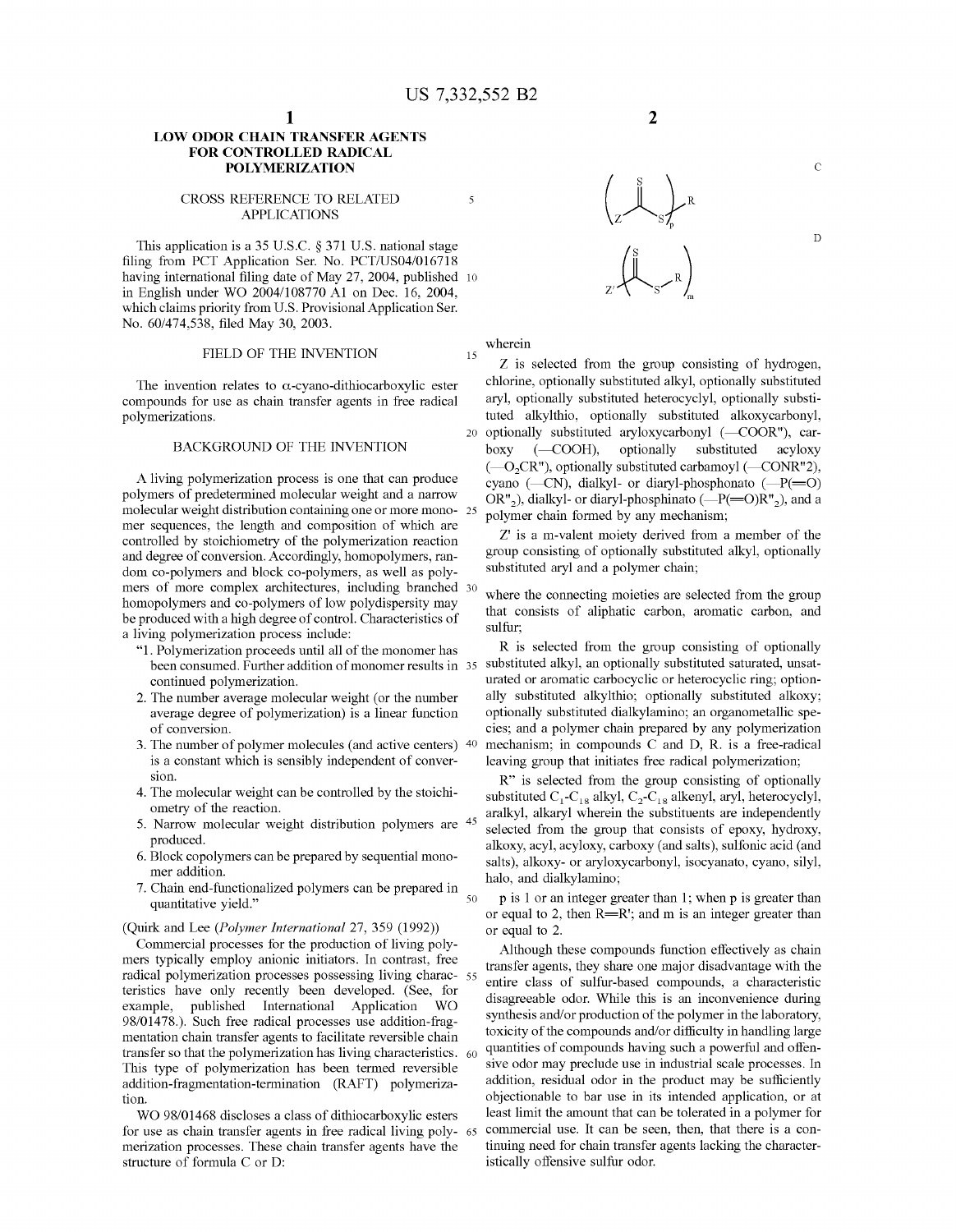$\mathbf{I}$  $10$ 

### SUMMARY OF THE INVENTION

It has been unexpectedly discovered that dithiocarboxylic esters having a cyano group attached to a carbon atom adjacent to the 'thio' sulfur atom lack any disagreeable odor. The compounds have the structure of formula I.



wherein

- 15  $R<sup>1</sup>$  is selected from alkyl, substituted alkyl, heteroaryl, substituted heteroaryl, alkylaryl, substituted alkylaryl, aryl, substituted aryl, alkoxy, aryloxy, thioalkyl, thio aryl, substituted thioalkyl, substituted thioaryl, second ary amino and tertiary amino; 20
- $R^2$  is selected from alkyl, aryl, substituted aryl, heteroaryl, substituted heteroaryl, and COOR<sup>3</sup> and

 $R^3$  is alkyl.

At the same time, these compounds retain the ability of dit-<br>isosphere the affectively function as choir time.  $25$ dithiocarboxylic esters to effectively function as chain trans fer agents, especially in living polymerization processes.

Accordingly, in one aspect the present invention relates to a living polymerization process including combining at least one chain transfer agent of formula I, monomer(s) and a free radical initiator, and generating free radicals, Whereby a polymer comprising repeating units derived from the mono mer(s) is formed. 30

In another aspect, the invention relates to compounds of formula II



wherein

- $R<sup>11</sup>$  is selected from alkyl, substituted alkyl, heteroaryl, substituted heteroaryl, alkylaryl, substituted alkylaryl, aryl, substituted aryl aryloxy, thioalkyl, thioaryl, sub stituted thioalkyl, and substituted thioaryl; and 45
- $R<sup>2</sup>$  is selected from alkyl, aryl, substituted aryl, heteroaryl, substituted heteroaryl, and COOR<sup>3</sup> and

 $R^3$  is alkyl.

The genus encompassed by formula II is a subset of that of formula I, and shares the same attributes, that is, lack of a disagreeable odor and ability to function as chain transfer agent in a free radical polymerization. U.S. Pat. No. 3,646, 55 094 discloses  $\alpha$ -cyanobenzyl xanthates and dithiocarbamates Which fall outside the genus of formula II, for use as pesticides, and, to applicants' knowledge, compounds of formula II have not been disclosed in the literature.

#### DETAILED DESCRIPTION OF THE INVENTION

The present invention relates to improved dithiocarboxy lic ester chain transfer agents that lack the characteristic 65 offensive odor of sulfur compounds, While possessing the ability to provide good control over molecular Weight,

molecular Weight distribution (polydispersity) and polymer architecture When used in a free radical polymerization process.

The chain transfer agents of the present invention have the structure of formula I:



wherein

- $R<sup>1</sup>$  is selected from alkyl, substituted alkyl, heteroaryl, substituted heteroaryl, alkylaryl, substituted alkylaryl, aryl, substituted aryl, alkoxy, aryloxy, thioalkyl, thio aryl, substituted thioalkyl, substituted thioaryl, second ary amino and tertiary amino;
- $R<sup>2</sup>$  is selected from allyl, aryl, substituted aryl, heteroaryl, substituted heteroaryl, and COOR<sup>3</sup> and

 $R^3$  is alkyl.

35

50

60

In a preferred embodiment,  $R^2$  is aryl, and, more preferably, phenyl. Preferred substituents for use as  $R<sup>1</sup>$  are aryl, substituted aryl, alkoxy, and secondary or tertiary amino. (Where  $R<sup>1</sup>$  is alkoxy, the compounds are referred to as xanthate esters, and where  $R<sup>1</sup>$  is secondary tertiary amino, the compounds are referred to dithiocarbamate esters.) Exemplary compounds of formula I include:



 $\overline{1}$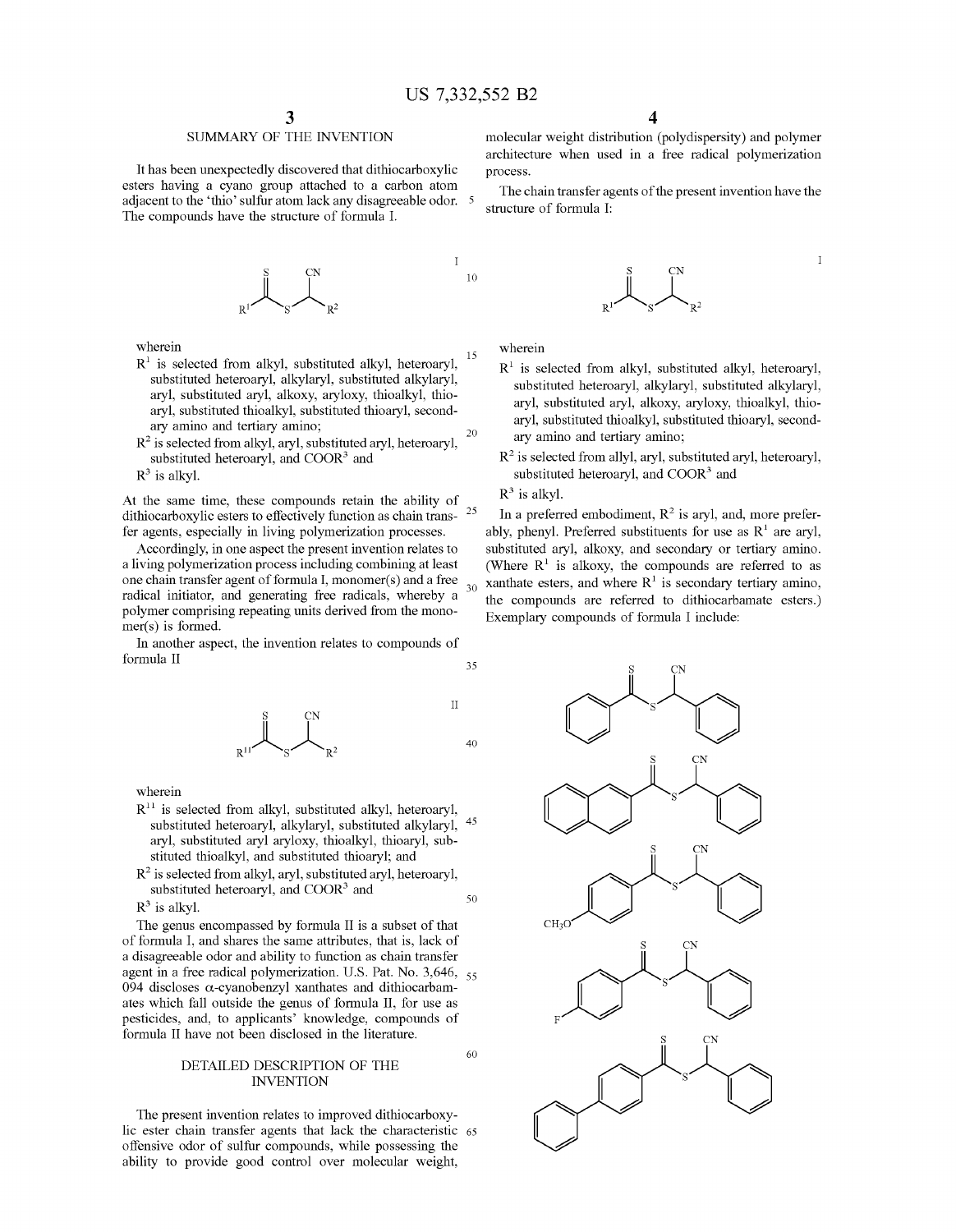

Synthesis of compounds of formula I is illustrated in the Examples section. In addition, synthesis of 'thiocarbonyl thio' compounds which do not contain the  $\alpha$ -cyano substitution of the chain transfer agents of the present invention is 25 described in WO 98/01478, and another process for prepar ing these dithiocarboxylic esters is described in U.S. Pat. No. 6,458,968.

A polymerization process according to the present inven tion employs one or more compounds of formula I as chain transfer agent(s). While such a polymerization process may be a RAFT process and have the characteristics of a living polymerization, the compounds of formula I may be useful in processes that do not meet the requirements for a living  $_{35}$ polymerization. Polymers having loW polydispersity may be produced using the process of the present invention. In the context of the present invention, loW polydispersity poly mers are those with polydispersities that are significantly less than those produced by conventional free radical poly- $_{40}$ merization. In conventional free radical polymerization, polydispersities (the polydispersity is defined as the ratio of the Weight average and number average molecular weights—Mw/Mn) of the polymers formed are typically in the range 1.6-2.0 for low conversions  $($ <10%) and are  $_{45}$ substantially greater than this for higher conversions. Poly dispersities obtained With the present invention are usually less than 1.5, often less than 1.3 and, With appropriate choice of the chain transfer agent and the reaction conditions, may be less than 1.1. The low polydispersity can be maintained  $_{50}$ at high conversions.

A polymerization according to the present invention includes combining at least one monomer susceptible to free radical polymerization, a free radical initiator and a chain transfer agent of formula I, and generating free radicals, 55 Whereby a polymer comprising repeating unit derived from the monomer(s) is formed. Free radicals suitable for initi ating polymerization may be generated by any suitable method, including scission of a suitable compound(s) by as peroxides, peroxyesters, or azo compounds), or photolysis by exposure to light or to high energy radiation such as electron beam, X- or gamma-radiation. Radicals may also be generated spontaneously from monomer (e. g., styrene). The initiating system is chosen such that under the reaction 65 conditions there is no substantial adverse interaction of the initiator or the initiating radicals With the transfer agent redox, thermally induced homolysis (thermal initiators such 60

6

under the conditions of the experiment. The initiator should also have the requisite solubility in the reaction medium or monomer mixture.

Thermal initiators are chosen to have an appropriate half-life at the temperature of polymerization. These initia tors can include one or more of the following compounds: 2,2'-azobis(isobutyronitrile), 2,2'-azobis(2-cyano-2-butane), dimethyl-2,2'-azobis-dimethyl isobutyrate, 4,4'-azobis(4-cy anopentanoic acid), 1,1'-azobis (cyclohexanecarbonitrile),

- 2-(t-butylazo)-2-cyanopropane, 2,2'-azobis[2-methyl-N-(1,  $10<sup>10</sup>$ 1)-bis(hydoxymethyl)-2-hydroxyethyl]propionamide, 2,2' azobis[2-methyl-N-hydroxyethyl)]-propionamide, 2,2'-azo bis(N, N'dimethyleneisobutyramidine)dihydrochloride, 2,2' azobis(2-amidinopropane) dihydrochloride, 2,2'-azobis(N,
- 15 N'-dimethylene isobutyramine), 2,2'-azobis(2-methyl-N-[1, 1-bis hydroxy methyl)-2-hydroxyethyl]propionamide), 2,2' azobis(2-methyl-N-[1, 1 -bis-(hydroxymethyl)ethyl]

20 azobis(2,2,4-trimethylpentane), 2,2'-azobis(2 propionamide), 2,2'-azobis[2-methyl-N-(2-hydroxyethyl) propionamide], 2,2'-azobis (isobutyramide)dihydrate, 2,2' methylpropane), t-butyl peroxyacetate, t-butyl peroxybenzoate, t-butyl peroxyoctoate, t-butyl peroxyneo decanoate, t-butylperoxy isobutyrate, t-amyl peroxypivalate, t-butyl peroxypivalate, di-isopropyl peroxydicarbonate, dicyclohexyl peroxydicarbonate, dicumyl peroxide, diben zoyl peroxide, dilauroyl peroxide, potassium peroxydisul fate, ammonium peroxydisulfate, di-t-butyl hyponitrite, dicumyl hyponitrite.

Photochemical initiator systems are chosen to have an appropriate quantum yield for radical production under the conditions of the polymerization. Examples include benzoin derivatives, benzophenone, acyl phosphine oxides, and pho toredox systems. Redox initiator systems are chosen to have an appropriate rate of radical production under the condi tions of the polymerization; these initiating systems can include combinations of the following oxidants and reductants:

oxidants: potassium peroxydisulfate, hydrogen peroxide, t-butyl hydroperoxide; and

reductants: iron (II), titanium (III), potassium thiosulfite, potassium bisulfite.

Other suitable initiating systems are described in recent texts. See, for example, Moad and Solomon, "The Chemis try of Free Radical Polymerization", pp 53-95 (1995).

Monomers that are susceptible to free radical polymer ization include vinyl monomers, including acrylic and meth acrylic acid,  $\alpha$ -olefins and diolefins, maleic anhydride, maleimides and fumarates. Specific examples include: methyl methacrylate, ethyl methacrylate, propyl methacrylate (all isomers), butyl methacrylate (all isomers), 2-ethylhexyl methacrylate, isobornyl methacrylate, methacrylic acid, benzyl methacrylate, phenyl methacrylate, methacryloni trile, alpha-methyl styrene. methyl acrylate, ethyl acrylate, propyl acrylate (all isomers), butyl acrylate (all isomers), 2-ethylhexyl acrylate, isobornyl acrylate, acrylic acid, ben zyl acrylate, phenyl acrylate, acrylonitrile, styrene, func tional methacrylates, acrylates and styrenes selected from chloromethylstyrene (all isomers); fluorinated styrenes (all isomers), glycidyl methacrylate, 2-hydroxyethyl methacry late, hydroxypropyl methacrylate (all isomers), hydroxybu tyl methacrylate (all isomers), N,N-dimethylaminoethyl methacrylate, N,N-diethylamino-ethyl methacrylate, trieth yleneglycol methacrylate, itaconic anhydride. itaconic acid, glycidyl acrylate, 2-hydroxyethyl acrylate, hydroxypropyl acrylate (all isomers), hydroxybutyl acrylate (all isomers), N,N-dimethylaminoethyl acrylate, N,N-diethylaminoethyl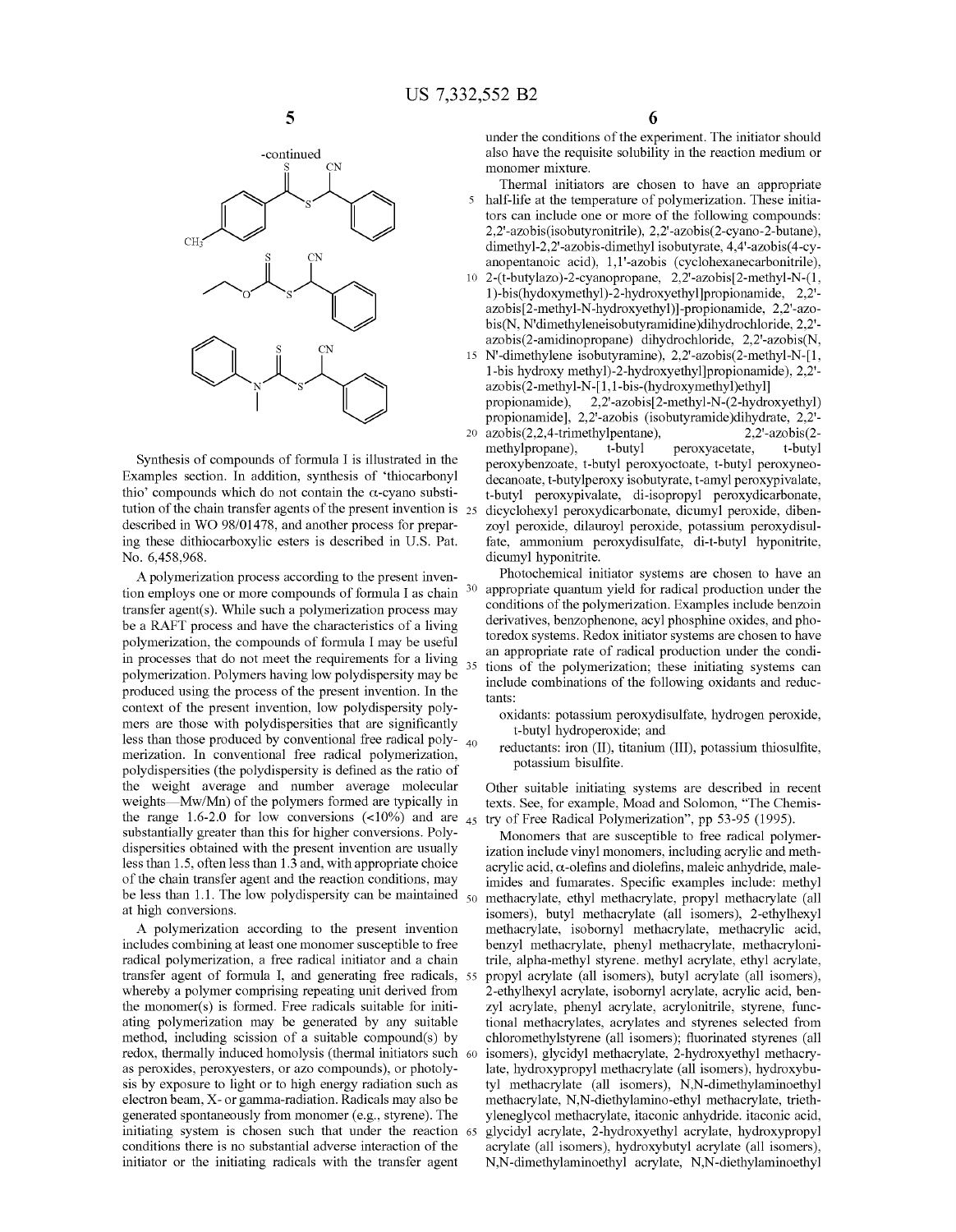acrylate, triethyleneglycol acrylate, methacrylamide, N-me thylacrylamide, N,N-dimethylacrylamide, N-t-butyl meth acrylamide, N-n-butyl methacrylamide, N-methylol meth acrylamide, N-ethylol methacrylamide, N-t-butyl acrylamide. N-n-butyl acrylamide, N-methylol acrylamide, N-ethylol acrylamide, vinyl benzoic acid (all isomers), diethylaminostyrene (all isomers), alpha-methylvinyl ben zoic acid (all isomers), diethylamine alpha-methyl styrene (all isomers). p-vinylbenzene sulfonic acid, p-vinylbenzene sulfonic sodium salt, trimethoxysilylpropyl methacrylate, 10 triethoxysilylpropyl methacrylate, tributoxysilylpropyl methacrylate, dimethoxymethylsilylpropyl methacrylate, diethoxymethylsilylpropylmethacrylate, dibutoxymethylsi lylpropyl methacrylate, diisopropoxymethylsilylpropyl methacrylate, dimethoxysilylpropyl methacrylate, diethox ysilylpropyl methacrylate, dibutoxysilylpropyl methacry late, diisopropoxysilylpropyl methacrylate, trimethoxysilyl propyl acrylate, triethoxysilylpropyl acrylate, tributoxysilylpropyl acrylate, dimethoxymethylsilylpropyl acrylate, diethoxymethylsilylpropyl acrylate, dibutoxymeth 20 ylsilylpropyl acrylate, diisopropoxymethylsilylpropyl acry late, dimethoxysilylpropyl acrylate, diethoxysilylpropyl acrylate, dibutoxysilylpropyl acrylate, diisopropoxysilylpro pyl acrylate, vinyl acetate, vinyl butyrate, vinyl benzoate, vinyl chloride, vinyl fluoride, vinyl bromide, maleic anhy - 25 dride, N-phenylmaleimide, N-butylmaleimide, N-vinylpyr rolidone, N-vinylcarbazole, butadiene, isoprene, chloro prene, ethylene, propylene.

Considerations in choosing a chain transfer agent (CTA) for a particular polymer include chain transfer constant and 30 solubility parameters. High chain transfer constant is typi cally correlated with low polydispersity. In addition, a higher chain transfer constant allows greater flexibility in the choice of reaction conditions, as use of a feed addition process is typically advantageous for obtaining low poly- 35 dispersity With reagents having loW chain transfer constants. It is also possible to produce polymers With broad, yet controlled, polydispersity or multimodal molecular Weight distribution by controlled addition of the CTA over the course of the polymerization process.

Solubility parameter is particularly significant for heterogeneous polymerization. For example, in aqueous emulsion polymerization, the CTA should preferably partition in favor of the organic (monomer) phase and yet have sufficient monomer droplet phase and the polymerization locus.

Polymerizations conditions are typically chosen such that the number of chains formed from initiator-derived radicals is minimized to an extent consistent With obtaining an acceptable rate of polymerization. Termination of polymer- 50 ization by radical-radical reaction Will lead to chains Which contain no active group and therefore cannot be reactivated. The rate of radical-radical termination is proportional to the square of the radical concentration. Furthermore, in the synthesis of block, star or branched polymers, chains formed 55 photoresists), engineering plastics, adhesives, and sealants. from initiator-derived radicals Will constitute a linear homopolymer impurity in the final product. These reaction conditions, therefore, require careful choice of the initiator concentration and, Where appropriate, the rate of the initiator feed. It is also desirable to choose other components of the 60 to include linear, branched, or cyclic hydrocarbon structures polymerization medium (for example, the solvents, surfac tants, additives, and initiator) such that they have a low transfer constant toWards the propagating radical. Chain transfer to these species Will lead to the formation of chains Which do not contain the active group. 65

With these considerations in mind, the polymerization process according to the present invention is typically per

formed under the same or similar conditions as conventional free-radical polymerization. Polymerization employing the above described CTAs is suitably carried out With tempera tures during the reaction in the range  $-20$  to  $200^{\circ}$  C., preferably in the range  $40-160^{\circ}$  C.

The process of this invention can be carried out in emulsion, solution or suspension in a batch, semi-batch, continuous, or feed mode. Otherwise conventional proce dures can be used to produce narrow polydispersity polymers. For lowest polydispersity polymers, the CTA may be added before polymerization is initiated. For example, When carried out in batch mode in solution, the reactor is typically charged With CTA and monomer or medium plus monomer. To the mixture is then added the desired amount of initiator and the mixture is heated for a time Which is dictated by the desired conversion and molecular Weight. Polymers With broad, yet controlled, polydispersity or With multimodal molecular Weight distribution can be produced by controlled addition of the CTA over the course of the polymerization process.

In the case of emulsion or suspension polymerization the medium Will often be predominantly Water, and conven tional stabilizers, dispersants and other additives may be present. For solution polymerization, the reaction medium can be chosen from a Wide range of media to suit the monomer(s) being used.

40 duration of feed is determined largely by the quantity of As has already been stated, the use of feed polymerization conditions alloWs the use of CTAs With loWer transfer constants and alloWs the synthesis of block polymers that are not readily achieved using batch polymerization processes. If the polymerization is carried out as a feed system the reaction can be carried out as follows. The reactor is charged with the chosen medium, the CTA and, optionally, a portion of the monomer(s). Into a separate vessel is placed the remaining monomer(s). Initiator is dissolved or suspended in reaction medium in another separate vessel. The medium in the reactor is heated and stirred While the monomer+ medium and initiator+medium are introduced, for example, by a syringe pump or other pumping device. The rate and solution, the desired monomer/CTA/initiator ratio and the rate of the polymerization. When the feed is complete, heating can be continued for an additional period.

aqueous solubility that it is able to distribute between the 45 the present invention include, for example, coatings, such as Applications for polymers produced by the processes of clear coats and base coat finishes or paints for automobiles and other vehicles or maintenance finishes for a wide variety of substrates. Such coatings can further include pigments, durability agents, corrosion and oxidation inhibitors, rheol ogy control agents, metallic flakes and other additives. Block and star, and branched polymers can be used as compatibilizers, thermoplastic elastomers, dispersing agents or rheology control agents. Additional applications for these polymers are in the fields of imaging, electronics (e.g.,

#### DEFINITIONS

In the context of the present invention, alkyl is intended and combinations thereof. LoWer alkyl refers to alkyl groups of from 1 to 4 carbon atoms. LoWer alkyl groups include methyl, ethyl, n-propyl, isopropyl, and n-, s- and t-butyl. Preferred alkyl groups are those of  $C_{20}$  or below. Cycloalkyl is a subset of alkyl and includes cyclic hydrocarbon groups of from 3 to 8 carbon atoms. Examples of cycloalkyl groups include cyclopropyl, cyclobutyl, cyclopentyl, and norbomyl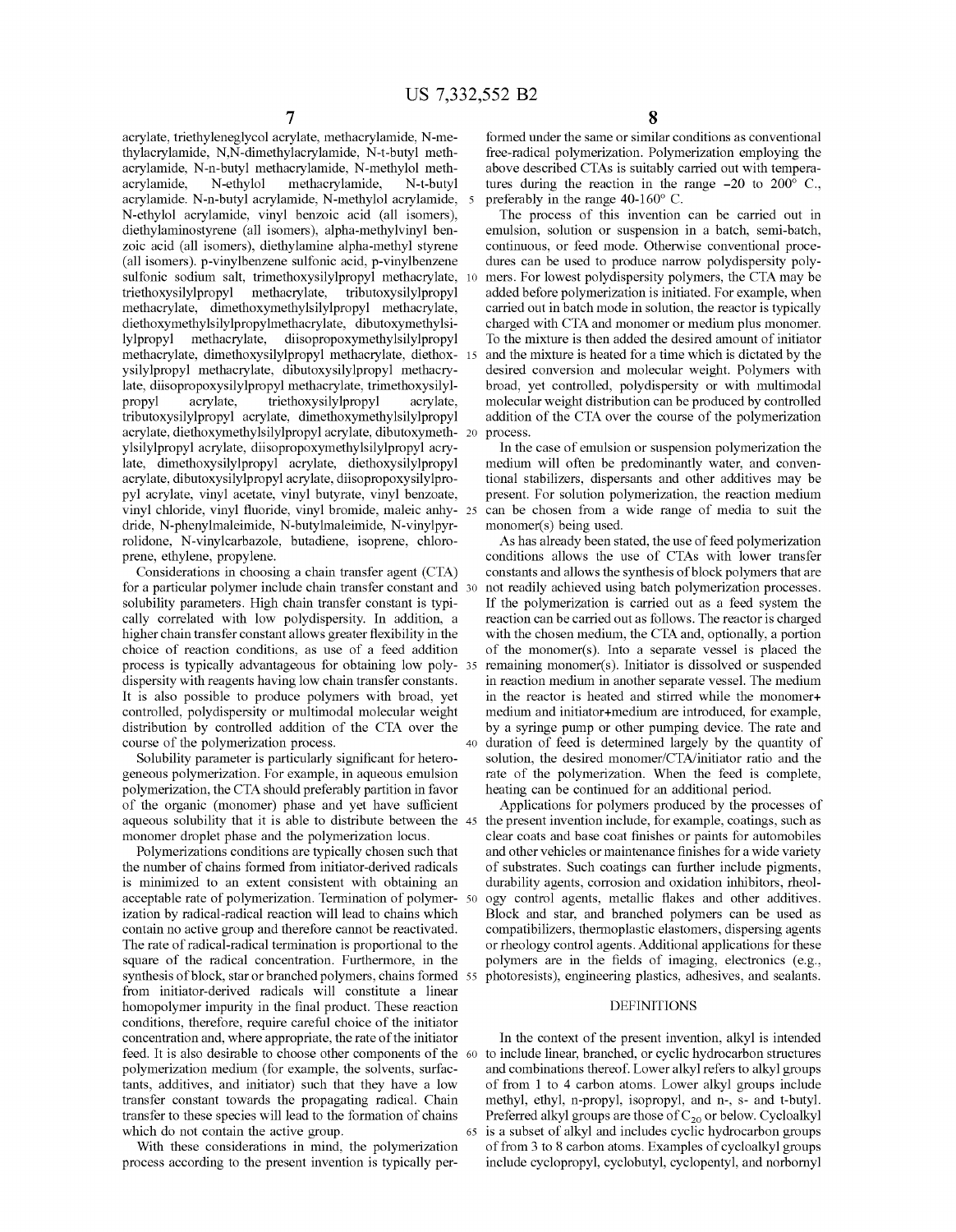Aryl and heteroaryl mean 5- or 6-membered monocyclic ring structures, as Well as polycyclic aryl and polycyclic heteroaryl. Polycyclic aryl groups are those derived from polycyclic aromatic hydrocarbons (PAH), and particularly, fused systems (fused carbocycles) as defined by the Chemical Abstracts Index Guide, 1997 edition, that is, having at least two rings of five or more members and containing only "ortho" or "ortho- and peri-" fusions. Examples of these include, but are not limited to, naphthalene, fluorene, phenanthrene, anthracene, pyrene and perylene. Likewise, polycyclic heteroaryl groups are those derived from poly cyclic heteroaromatic compounds, particularly, fused sys tems (fused heterocycles), containing 0-3 heteroatoms selected from nitrogen, oxygen or sulfur, such as carbazole, phenothiaZine, and thianthrene. Aromatic 6- to 14-mem bered carbocyclic rings include, for example, benzene, naphthalene, indane, tetralin, and fluorene; and 5- to 10-membered aromatic heterocyclic rings include, e.g., imi- $_{20}$ dazole, pyridine, indole, thiophene, benzopyranone, thiazole, furan, benzimidazole, quinoline, isoquinoline, quinoxaline, pyrimidine, pyrazine, tetrazole and pyrazole.

Alkylaryl means an allyl residue attached to an aryl ring. Examples are benZyl and phenethyl. Heteroarylalkyl means 25 an alkyl residue attached to a heteroaryl ring. Examples include pyridinylmethyl and pyrimidinylethyl.

Alkoxy or alkoxyl refers to groups of from 1 to 8 carbon atoms of a straight, branched, cyclic configuration and combinations thereof attached to the parent structure 30 through an oxygen. Examples include methoxy, ethoxy, propoxy, isopropoxy, cyclopropyloxy, and cyclohexyloxy. LoWer alkoxy refers to groups containing one to four carbons.

Acyl refers to groups of from 1 to 8 carbon atoms of a 35 straight, branched, cyclic configuration, saturated, unsaturated and aromatic and combinations thereof, attached to the parent structure through a carbonyl functionality. One or more carbons in the acyl residue may be replaced by nitrogen, oxygen or sulfur as long as the point of attachment 40 to the parent remains at the carbonyl. Examples include acetyl, benzoyl, propionyl, isobutyryl, t-butoxycarbonyl, and benzyloxycarbonyl. Lower-acyl refers to groups containing one to four carbons.

Heterocycle means a cycloalkyl or aryl residue in Which one to tWo of the carbons is replaced by a heteroatom such as oxygen, nitrogen or sulfur. Examples of heterocycles that fall Within the scope of the invention include pyrrolidine, pyraZole, pyrrole, indole, quinoline, isoquinoline, tetrahy droisoquinoline, benzofuran, benzodioxan, benzodioxole (commonly referred to as methylenedioxyphenyl, When occurring as a substituent), tetraZole, morpholine, thiaZole, pyridine, pyridazine, pyrimidine, thiophene, furan, oxazole, oxaZoline, isoxaZole, dioxane, and tetrahydrofuran. 45

Substituted alkyl, cycloalkyl, or heterocyclyl refer to alkyl, cycloalkyl, or heterocyclyl Wherein up to three H atoms in each residue are replaced With halogen, haloalkyl, hydroxy, lower alkoxy, carboxy, carboxalkoxy, carboxamido, cyano, carbonyl, nitro, primary amino, secondary amino, alkylthio, sulfoxide, sulfone, acylamino, acyloxy, amidino, phenyl, benzyl, heteroaryl, phenoxy, benzyloxy, heteroaryloxy, or substituted phenyl, benzyl, heteroaryl, phenoxy, benzyloxy, or heteroaryloxy.

Substituted aryl or heteroaryl refers to aryl or heteroaryl Wherein up to three H atoms on one or more rings is replaced

65

with lower alkyl, substituted alkyl, substituted alkynyl, carbonyl, nitro, halogen, haloalkyl, hydroxy, alkoxy, OCH  $(COOH)_{2}$ , cyano, primary amino, secondary amino, acylamino, phenyl, benZyl, phenoxy, benZyloxy, heteroaryl, or heteroaryloxy.

Haloalkyl refers to an alkyl residue, Wherein one or more H atoms are replaced by halogen atoms; the term haloalkyl includes perhaloalkyl. Examples of haloalkyl groups that fall within the scope of the invention include  $CH_2F$ ,  $CHF_2$ , and  $CF_3$ .

#### EXAMPLES

The  $\alpha$  cyanoaryl dithiocarboxylic esters shown below 15 were synthesized by the method of Scheme 1.



#### Example 1

To a 100 ml round bottom flask was added 5 ml phenyl magnesium bromide (3M solution in ethyl ether) and diluted to  $20$  ml with anhydrous THF. 1.2 g carbon disulfide was added dropwise to this mixture and stirred for  $\frac{1}{2}$  h at room temperature. Then to the dark red solution Was added 3 g  $\alpha$ -bromobenzeneacetonitrile dropwise and the mixture stirred for another 3 h. Water Was added to the mixture and the organic product was extracted with diethyl ether  $(3 \times 50)$ ml), dried with magnesium sulfate overnight and filtered. After removal of solvent and column chromatography (3:1 mixture of hexane and ethyl ether), pure  $\alpha$ -cyanobenzyl dithiobenzoate was obtained as a red odorless solid (77%) yield). Proton and carbon NMR spectra were consistent with the expected structure, CTA-CP-l.

#### Example 2

50 55 added to the mixture and the organic product Was extracted 60 To a 100 ml round bottom flask was added 20 ml 2-naphthylmagnesium bromide (0.5M solution in THF). 0.76 g carbon disulfide was added dropwise to this mixture and stirred for  $\frac{1}{2}$  h at room temperature. Then to the dark red solution was added 2 g  $\alpha$ -bromobenzeneacetonitrile drop-Wise and the mixture stirred for another 2 h. Water Was with diethyl ether  $(3\times50 \text{ ml})$ , dried with magnesium sulfate overnight and filtered. After removal of solvent and column chromatography (10:3 mixture of hexane and ethyl ether), pure  $\alpha$ -cyanobenzyl dithionaphthalate was obtained as an orange odorless solid (63% yield). Proton and carbon NMR spectra Were consistent With the expected structure, CTA CP-2.

#### Example 3

To a 100 ml round bottom flask was added 20 ml p-anisylmagnesium bromide (0.49M solution in ethyl ether).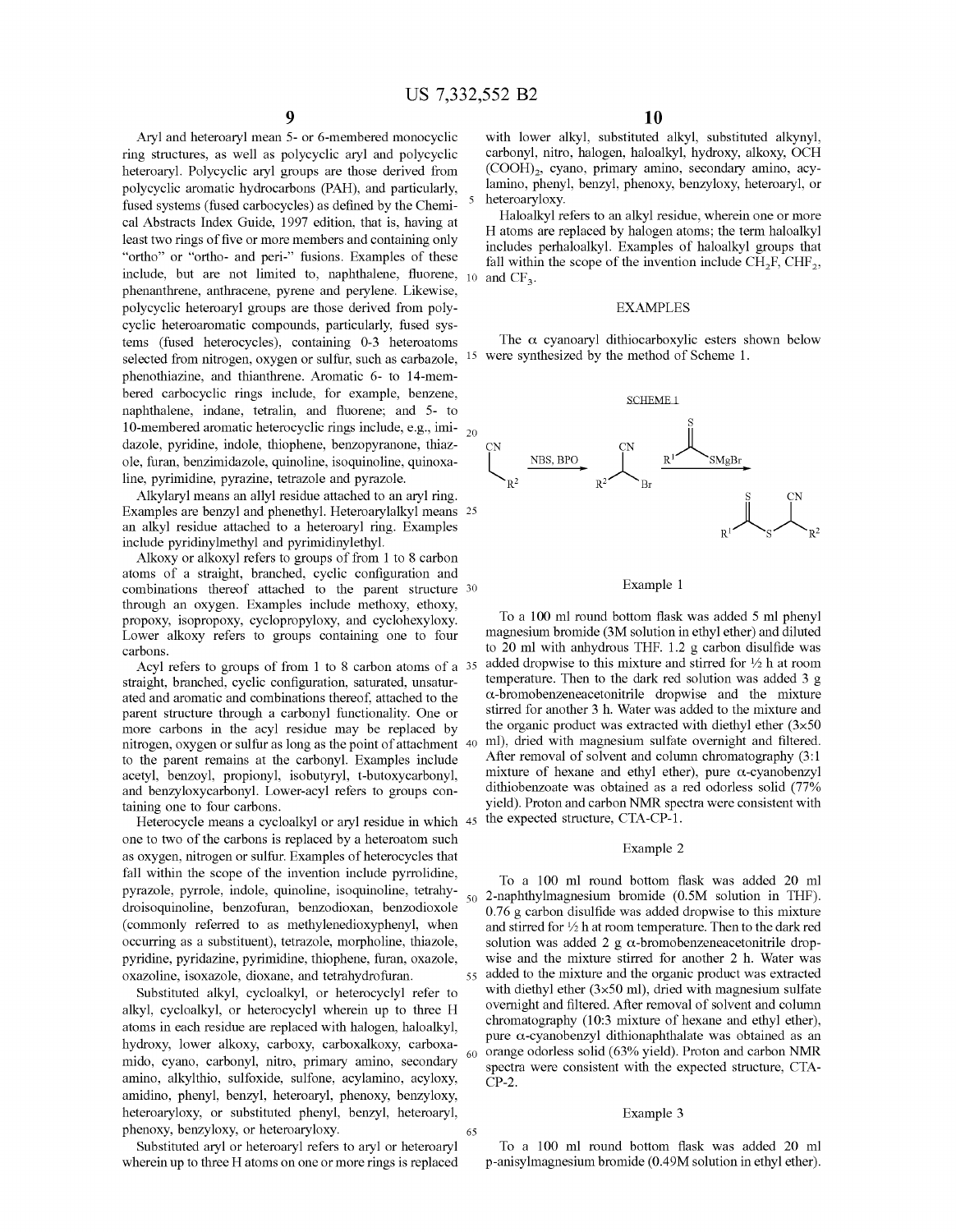35

0.76 g carbon disulfide was added dropwise to this mixture and stirred for  $\frac{1}{2}$  h at room temperature. Then to the dark red solution was added 2  $g \alpha$ -bromobenzeneacetonitrile dropwise and the mixture stirred for another 2 h. Water was added to the mixture and the organic product was extracted with diethyl ether  $(3\times50 \text{ ml})$ , dried with magnesium sulfate overnight and filtered. After removal of solvent and column chromatography (5:1 mixture of hexane and ethyl ether), pure  $\alpha$ -cyanobenzyl 4-methoxydithiobenzoate was obtained as an orange odorless solid (73% yield). Proton and carbon NMR spectra were consistent with the expected structure, CTA-CP-3.

#### Example 4

To a 100 ml round bottom flask was added 10 ml 4-fluorophenyl magnesium bromide (1.0M solution in ethyl ether) and diluted to 20 ml with anhydrous THF. 0.76 g carbon disulfide was added dropwise to this mixture and 20 stirred for  $\frac{1}{2}$  h at room temperature. Then to the dark red solution was added 2 g  $\alpha$ -bromobenzeneacetonitrile dropwise and the mixture stirred for another 2 h. Water was added to the mixture and the organic product was extracted 25 with diethyl ether  $(3\times50 \text{ ml})$ , dried with magnesium sulfate overnight and filtered. After removal of solvent and column chromatography (10:3 mixture of hexane and ethyl ether), pure  $\alpha$ -cyanobenzyl 4-fluorodithiobenzoate was obtained as a red odorless solid (62% yield). Proton and carbon NMR  $_{30}$ spectra were consistent with the expected structure, CTA- $CP-4$ .

#### Example 5

To a 100 ml round bottom flask was added 10 ml 4-tolylmagiesium bromide (1.0M solution in ethyl ether) and diluted to 20 ml with anhydrous THF. 0.76 g carbon disulfide was added dropwise to this mixture and stirred for 40  $\frac{1}{2}$  h at room temperature. Then to the dark red solution was added 2  $g \alpha$ -bromobenzeneacetonitrile dropwise and the mixture stirred for another 2 h. Water was added to the mixture and the organic product was extracted with diethyl ether  $(3\times50 \text{ ml})$ , dried with magnesium sulfate overnight and 45 filtered. After removal of solvent and column chromatography (5:2 mixture of hexane and ethyl ether), pure  $\alpha$ -cyanobenzyl 4-methyldithiobenzoate was obtained as a red odorless solid (48% yield). Proton and carbon NMR spectra were consistent with the expected structure, CTA-CP-6. 50

#### Example 6

To a 100 ml round bottom flask was added 20 ml 4-biphenylmagnesium bromide (0.5M solution in ethyl 55 ether). 0.76 g carbon disulfide was added dropwise to this mixture and stirred for  $\frac{1}{2}$  h at room temperature. Then to the dark red solution was added 2 g  $\alpha$ -bromobenzeneacetonitrile dropwise and the mixture stirred for another 2 h. Water was added to the mixture and the organic product was extracted 60 with diethyl ether  $(3\times50$  ml), dried with magnesium sulfate overnight and filtered. After removal of solvent and column chromatography (5:2 mixture of hexane and ethyl ether), pure  $\alpha$ -cyanobenzyl 4-phenyldithiobenzoate was obtained as a red odorless solid (67% yield). Proton and carbon NMR 65 spectra were consistent with the expected structure, CTA- $CP-5.$ 

# 12

### Example 7

Potassium O-ethyl dithiocarbonate (0.8 g) was dissolved in 15 ml EtOH at room temperature. Then 1 g  $\alpha$ -bromobenzeneacetonitrile was added dropwise and the mixture stirred for another 2 h. Water was added to the mixture and the organic product was extracted with diethyl ether  $(3\times50 \text{ ml})$ , dried with magnesium sulfate overnight and filtered. After removal of solvent and column chromatography (10:3 mixture of hexane and ethyl ether), pure  $\alpha$ -cyanobenzyl dithiocarbonate was obtained as odorless pale yellow needle crystals(79% yield). Proton and carbon NMR spectra were consistent with the expected structure, CTA-CP-7.

#### Example 8

3 g triethylamine O-ethyl dithiocarbamate was dissolved in 20 ml EtOH at room temperature. Then 2 g  $\alpha$ -bromobenzeneacetonitrile was added dropwise and the mixture stirred for another 2 h. Water was added to the mixture and the organic product was extracted with diethyl ether  $(3\times50 \text{ ml})$ , dried with magnesium sulfate overnight and filtered. After removal of solvent and column chromatography (10:3 mixture of hexane and ethyl ether), pure  $\alpha$ -cyanobenzyl dithiocarbamate was obtained as an odorless pale yellow solid (85% yield). Proton and carbon NMR spectra were consistent with the expected structure, CTA-CP-8.

#### CHAIN TRANSFER AGENT SYNTHESIZED

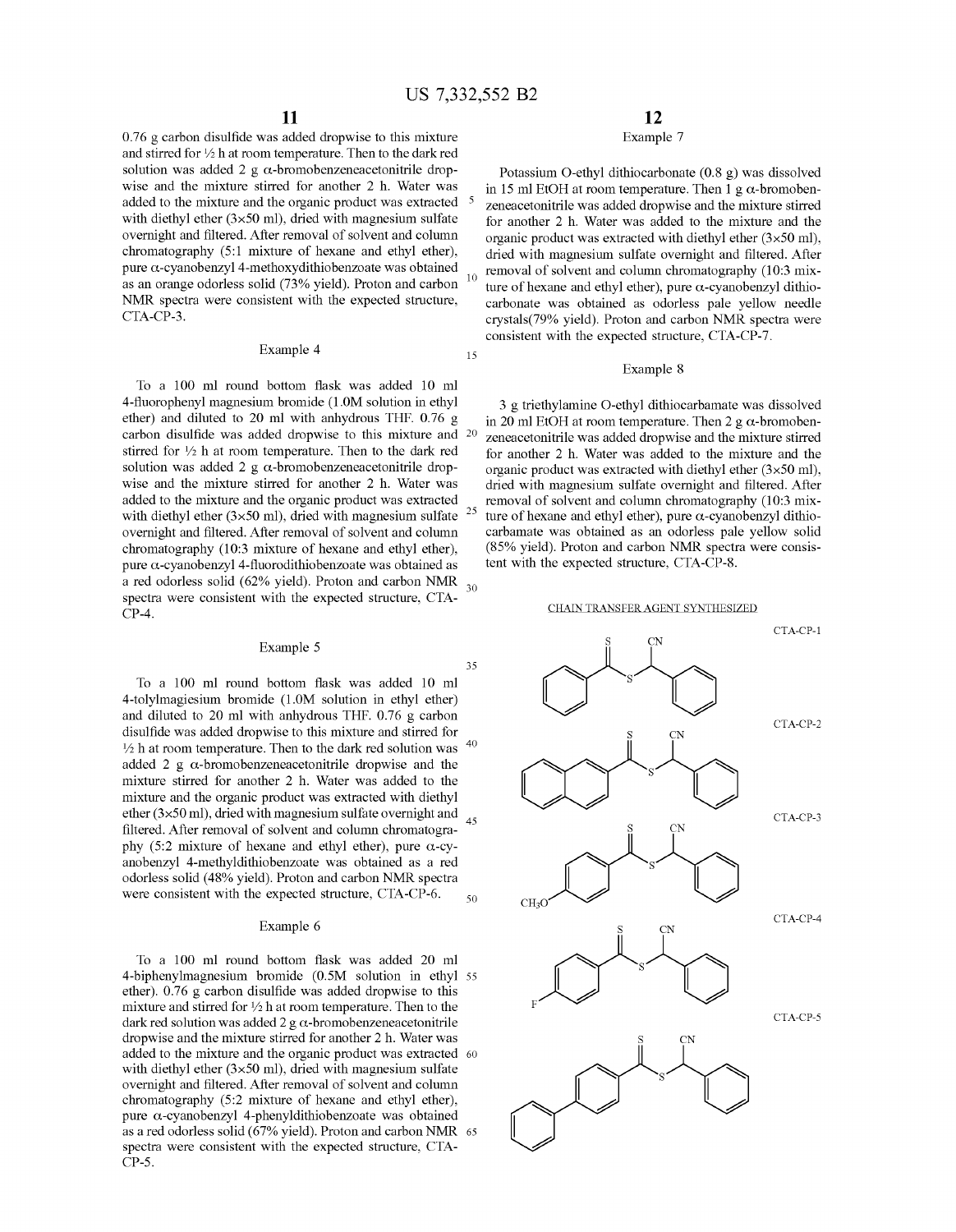

#### Example 9

Preparation of low polydispersity poly(methyl methlacrylate) using  $\alpha$ -cyanobenzyl dithliobenzoate

A stock solution (I) of AIBN 16.5 mg in benzene (10 ml) and a stock solution (II) of  $\alpha$ -cyanobenzyl dithiobenzoate 0.38 g in benzene (5 ml) were prepared. Aliquots of stock solution (I) (70  $\mu$ l) and stock solution (II) (50  $\mu$ l) were added to Schlenk tubes containing methyl methacrylate  $(0.7 \text{ g})$  and 0.3 ml benzene. The tubes were degassed by 3 consecutive freeze-pump-thaw cycles and heated at  $60^{\circ}$  C. for the times shown in Table 1 below.

TABLE 1

| Entry | Time/hr | Conv $%$ | $Mn$ (theo) | Mn(GPC) | PDI  |    |
|-------|---------|----------|-------------|---------|------|----|
|       | 4       | 3.5      | 1750        | 3019    | 1.24 |    |
| 2     | 8       | 25       | 12500       | 13550   | 1.11 | 45 |
| 3     | 12      | 41       | 20500       | 24625   | 1.05 |    |
| 4     | 18      | 66       | 33000       | 31699   | 1.05 |    |
|       | 24      | 91       | 45500       | 45332   | 1.07 |    |
|       |         |          |             |         |      |    |

Excellent agreement between predicted and measured molecular weights and low polydispersities were found when the GPC was calibrated with polymethylmethacrylate standards.

#### Example 10

### Preparation of low polydispersity polystyrene via bulk polymerization using  $\alpha$ -cyanobenzyl dithiobenzoate

Aliquots of stock solution  $(II)$  (50  $\mu$ l) prepared above were added to Schlenk tubes containing styrene  $(0.7 \text{ g})$ . The tubes were degassed by 3 consecutive freeze-pump-thaw  $65$ cycles and heated at 110° C. for the times shown in Table 2 below.

TABLE 2

|        |    | Entry          |         |        |             |         |      |  |
|--------|----|----------------|---------|--------|-------------|---------|------|--|
| A-CP-6 |    |                | Time/hr | Conv % | $Mn$ (theo) | Mn(GPC) | PDI  |  |
|        | 5  |                | 6       | 15.1   | 7946        | 7989    | 1.06 |  |
|        |    | $\overline{2}$ | 15      | 35.5   | 18028       | 18368   | 1.16 |  |
|        |    | 3              | 22      | 44     | 22280       | 23275   | 1.16 |  |
|        |    | 4              | 29      | 52.5   | 26775       | 27976   | 1.18 |  |
| A-CP-7 | 10 | 5              | 40      | 61.6   | 31058       | 31479   | 1.13 |  |

Excellent agreement between predicted and measured molecular weights and low polydispersities were found 15 when the GPC was calibrated with polystyrene standards.

CTA-CP-8

40

50

55

6

# Example 11



Aliquots of stock solution  $(II)$  (50  $\mu$ l) and stock solution (I) prepared above were added to Schlenk tubes containing 25 n-butyl acrylate  $(0.6 \text{ g})$  and 0.2 ml benzene. The tubes were degassed by 3 consecutive freeze-pump-thaw cycles and heated at 60° C. for 29 hours shown in Table 3 below.

**TABLE 3** 

| 30 |       |                         |          |             |         |      |  |  |  |
|----|-------|-------------------------|----------|-------------|---------|------|--|--|--|
|    | Entry | $V_{\rm A\,IRN}(\mu l)$ | Conv $%$ | $Mn$ (theo) | Mn(GPC) | PDI  |  |  |  |
|    |       | 13                      | 6.1      | 2103        | 2001    | 1.12 |  |  |  |
|    |       | 17                      | 7.8      | 2689        | 3994    | 1.09 |  |  |  |
|    | 3     | 20                      | 9.5      | 3275        | 4313    | 1.08 |  |  |  |
| 35 | 4     | 23                      | 35.3     | 12171       | 16680   | 1.09 |  |  |  |
|    |       | 30                      | 48.8     | 16826       | 20982   | 1.07 |  |  |  |
|    |       |                         |          |             |         |      |  |  |  |

#### Example 12

### Preparation of low polydispersity polymethylmethacrylate using  $\alpha$ -cyanobenzyl 4-methoxydithiobenzoate

A stock solution (I) of AIBN 16.5 mg in benzene (10 ml) and a stock solution (III) of  $\alpha$ -cyanobenzyl 4-methoxydithiobenzoate 0.42 g in benzene (5 ml) were prepared. Aliquots of stock solution  $(I)$  (70  $\mu$ l) and stock solution (III)  $(50 \text{ µ})$  were added to Schlenk tubes containing methyl methacrylate  $(0.7 \text{ g})$  and 0.3 ml benzene. The tubes were degassed by 3 consecutive freeze-pump-thaw cycles and heated at 60° C. for the times shown in Table 4 below.

**TABLE 4** 

| Entry | Time/hr  | Conv $%$       | $Mn$ (theo)            | Mn(GPC)                 | PDI                  |  |
|-------|----------|----------------|------------------------|-------------------------|----------------------|--|
| ٩     | 13<br>18 | 19<br>41<br>66 | 9760<br>22384<br>33377 | 11199<br>23666<br>31612 | 1.12<br>1.07<br>1.05 |  |

Excellent agreement between predicted and measured molecular weights and low polydispersities were found when the GPC was calibrated with polymethylmethacrylate standards.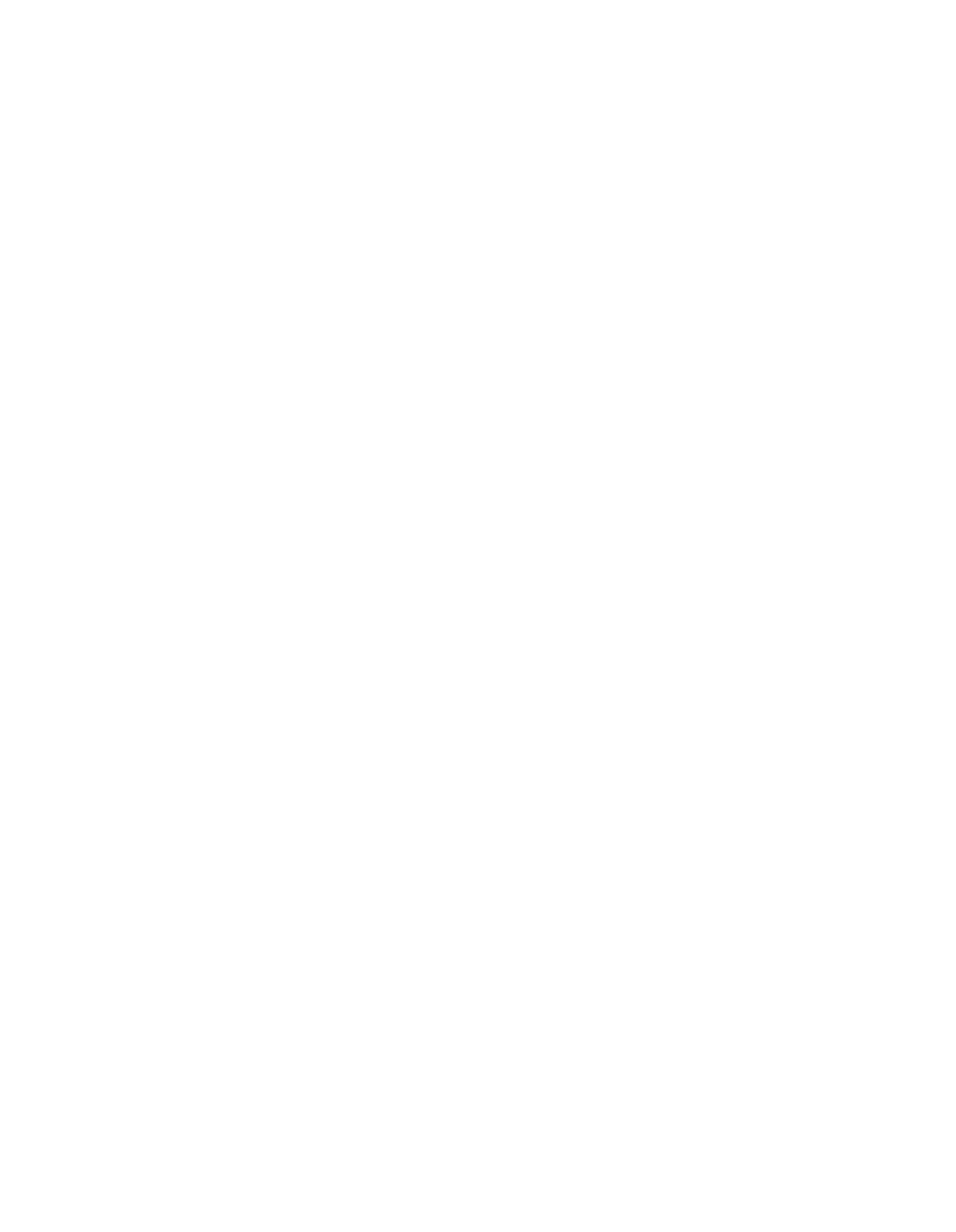$\overline{\mathbf{S}}$ 

 $10$ 

15

25

 $30$ 

 $40$ 

60

### Example 13

#### Preparation of low polydispersity polystyrene via bulk polymerization using  $\alpha$ -cyanobenzyl 4-methoxydithiobenzoate

A stock solution (IV) of  $\alpha$ -cyanobenzyl 4-methoxydithiobenzoate  $0.3$  g in benzene  $(5 \text{ ml})$  was prepared. Aliquots of stock solution (IV) were added to Schlenk tubes containing styrene. The tubes were degassed by 3 consecutive freeze-pump-thaw cycles and heated at 110° C. for the times shown in Table 5 below.

TABLE 5

| Entry | $(\mu l)$ | $V_{CTA}$ styrene/<br>$\mathbf{g}$ | Temp.      | Time/ Conv | $hr$ %   | Mn                   | Mn<br>(Theo) (GPC) PDI |      | - 12 |
|-------|-----------|------------------------------------|------------|------------|----------|----------------------|------------------------|------|------|
|       | -70<br>87 | 0.734<br>0.6                       | 110<br>100 | 27<br>48   | 51<br>63 | 26737 28310<br>21723 | 25522 1.07             | 1.04 | 20   |

Excellent agreement between predicted and measured molecular weights and low polydispersities were found when the GPC was calibrated with polystyrene standards.

#### Example 14

#### Preparation of low polydispersity poly (n-butyl  $acry$ late) using  $\alpha$ -cyanobenzyl 4-methoxydithiobenzoate

Aliquots of stock solution  $(I)$  (25  $\mu$ l) and stock solution (IV) (87 µl) prepared in example 13 were added to a Schlenk tube containing n-butyl acrylate  $(0.6 g)$  and  $0.2 ml$  benzene. The tube was degassed by 3 consecutive freeze-pump-thaw cycles and heated at 80° C. for 29 hours. Poly(n-butyl acrylate) was obtained (65 conv %; Mn=29193; PDI=1.06).

#### Example 15

#### Preparation of low polydispersity poly(methyl methacrylate) using  $\alpha$ -cyanobenzyl dithionaphthalate

A stock solution (I) of AIBN 16.5 mg in benzene (10 ml) was made and aliquots of stock solution (I)  $(50 \mu l)$  and 3.2 mg  $\alpha$ -cyanobenzyl dithionaphthalate were added to a Schlenk tube containing methyl methacrylate  $(0.5 \text{ g})$  and  $0.3$ ml benzene. The tube was degassed by 3 consecutive  $_{50}$ freeze-pump-thaw cycles and heated at 60° C. for 23 h. Poly(methyl methacrylate) was obtained (conv=58%, Mn(Theo)=29000, Mn(GPC)=24558, PDI=1.04).

#### Example 16

#### Preparation of low polydispersity polystyrene via bulk polymerization using  $\alpha$ -cyanobenzyl dithionaphthalate

A stock solution (V)  $\alpha$ -cyanobenzyl dithionaphthalate  $0.328$  g in benzene  $(5 \text{ ml})$  was prepared. Aliquots of stock solution  $(V)$  (87 µl) were added to a Schlenk tube containing styrene  $(0.6 \text{ g})$ . The tube was degassed by 3 consecutive freeze-pump-thaw cycles and heated at 100° C. for 48 h. 65 Polystyrene was obtained (conv=61%, Mn(Theo)=21002, Mn(GPC)=21476, PDI=1.07).

### Example 17

Preparation of low polydispersity poly(n-butyl  $acry$ late) using  $\alpha$ -cyanobenzyl dithionaphthalate

Aliquots of stock solution  $(I)$  (50  $\mu$ l) and stock solution (V)  $(87 \text{ µ})$  prepared above were added to a Schlenk tube containing n-butyl acrylate  $(0.6 \text{ g})$  and  $0.2 \text{ ml}$  benzene. The tube was degassed by 3 consecutive freeze-pump-thaw cycles and heated at 80° C. for 23 h. Poly(n-butyl acrylate) was obtained (conv=42%, Mn=21728, PDI=1.06).

#### Example 18

#### Preparation of low polydispersity poly(n-butyl acrylate) using  $\alpha$ -cyanobenzyl 4-phenyldithiobenzoate

A stock solution (I) of AIBN 16.5 mg in benzene (10 ml) and a stock solution (VI) of  $\alpha$ -cyanobenzyl 4-phenyldithiobenzoate  $0.2$  g in benzene  $(5 \text{ ml})$  were prepared. Aliquots of stock solution (I)  $(25 \mu l)$  and stock solution (VI) (153 µl) were added to a Schlenk tube containing n-butyl acrylate (0.6 g) and 0.2 ml benzene. The tube was degassed by 3 consecutive freeze-pump-thaw cycles and heated at 60° C. for 29 h. Poly(n-butyl acrylate) was obtained (conv= $32\%$ , Mn=14052, PDI=1.04).

#### Example 19

#### Preparation of low polydispersity polystyrene via bulk polymerization usizg  $\alpha$ -cyanobenzyl 4-phenyldithiobenzoate

Stock solution (VI) prepared above (153 µl) was added to 35 a Schlenk tube containing styrene (0.6 g). The tube was degassed by 3 consecutive freeze-pump-thaw cycles and heated at 100° C. for 48 h. Polystyrene was obtained  $\frac{}{\text{(conv=56\%}}$ Mn(Theo)=20084, Mn(GPC)=20724,  $PDI=1.06$ ).

#### Example 20

#### Preparation of low polydispersity poly(n-butyl  $acry$ late) using  $\alpha$ -cyanobenzyl 4-fluorodithiobenzoate

A stock solution (I) of AIBN 16.5 mg in benzene (10 ml) and a stock solution (VII) of  $\alpha$ -cyanobenzyl 4-fluorodithiobenzoate 0.72 g in benzene (10 ml) were prepared. Aliquots of stock solution  $(I)$  (25  $\mu$ l) and stock solution (VII) (71 µl) were added to a Schlenk tube containing n-butyl acrylate  $(0.6 \text{ g})$  and  $0.2 \text{ ml}$  benzene. The tube was degassed by 3 consecutive freeze-pump-thaw cycles and heated at 60° C. for 29 h. Poly(n-butyl acrylate) was obtained (conv=45%, Mn=24073, PDI=1.07).

#### Example 21

#### Preparation of low polydispersity polystyrene via bulk polymerization using  $\alpha$ -cyanobenzyl 4-fluorodithiobenzoate

The stock solution (VII)  $(71 \text{ µl})$  prepared above was added to a Schlenk tube containing styrene  $(0.6 \text{ g})$ . The tube was degassed by 3 consecutive freeze-pump-thaw cycles and heated at 100° C. for 48 h. Polystyrene was obtained  $(conv=61\%,$ Mn(Theo)=21002, Mn(GPC)=21476,  $PDI=1.07$ ).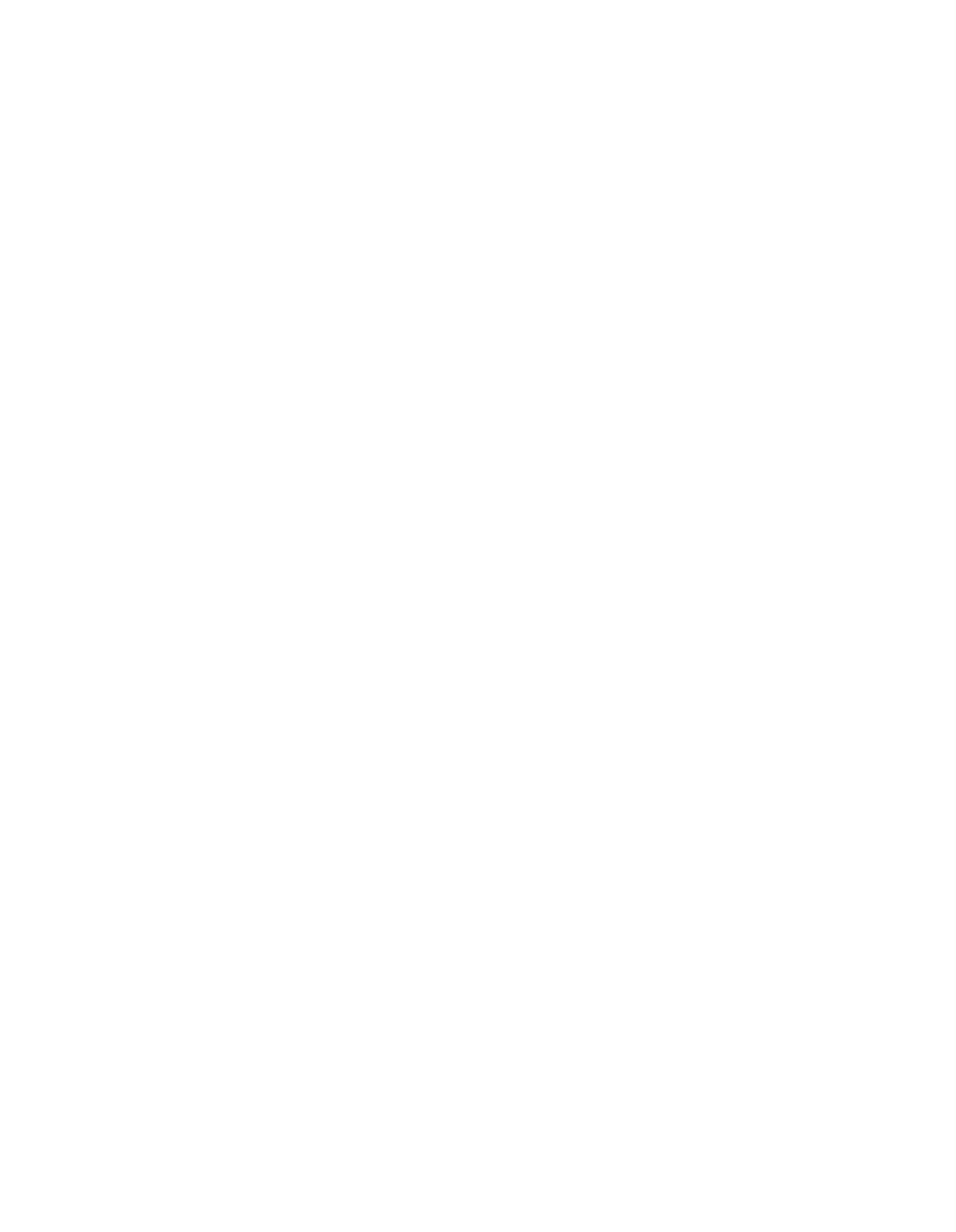$10$ 

 $30$ 

 $\mathbf{I}$ 

The invention claimed is:

1. A polymerization process comprising

a. combining:

at least one chain transfer agent of formula I,



at least one monomer susceptible to free radical polymerization, and 15

a free radical initiator, and;

b. generating free radicals;

wherein

 $R<sup>1</sup>$  is selected from aryl, substituted aryl, alkoxy, and <sup>20</sup> tertiary amino; and

 $R^2$  is aryl

whereby a polymer, comprising repeating units derived from said at least one monomer, is formed. 25

2. A polymerization process according to claim 1, wherein  $R^1$  is aryl.

3. A polymerization process according to claim 1, wherein  $R<sup>1</sup>$  is substituted aryl.

4. A polymerization process according to claim 1, wherein  $R^1$  is alkoxy.

5. A polymerization process according to claim 1, wherein  $R<sup>1</sup>$  is tertiary amino.

6. A polymerization process according to claim 1, wherein  $R^2$  is phenyl.

7. A polymerization process according to claim 1, wherein the at least one chain transfer agent is selected from the  $40$ group consisting of





8. A polymerization process according to claim 1, wherein said at least one monomer is selected from the group consisting of vinyl monomers, acrylic and methacrylic acid, acrylate and methacrylate esters, styrene, fumarates, maleic 35 anhydride, maleimides, and mixtures thereof.

9. A compound of formula II



 $\rm II$ 

wherein

45

50

 $R^{11}$  is aryl or substituted aryl; and

 $R^2$  is aryl.

10. A compound according to claim 9, wherein  $R^{11}$  is aryl.

11. A compound according to claim 9, wherein  $R^{11}$  is substituted aryl.

12. A compound according to claim 9, wherein  $R^{11}$  is phenyl.

55 13. A compound according to claim 9, wherein  $R^2$  is phenyl.

14. A compound according to claim 9, selected from the group consisting of

60

65